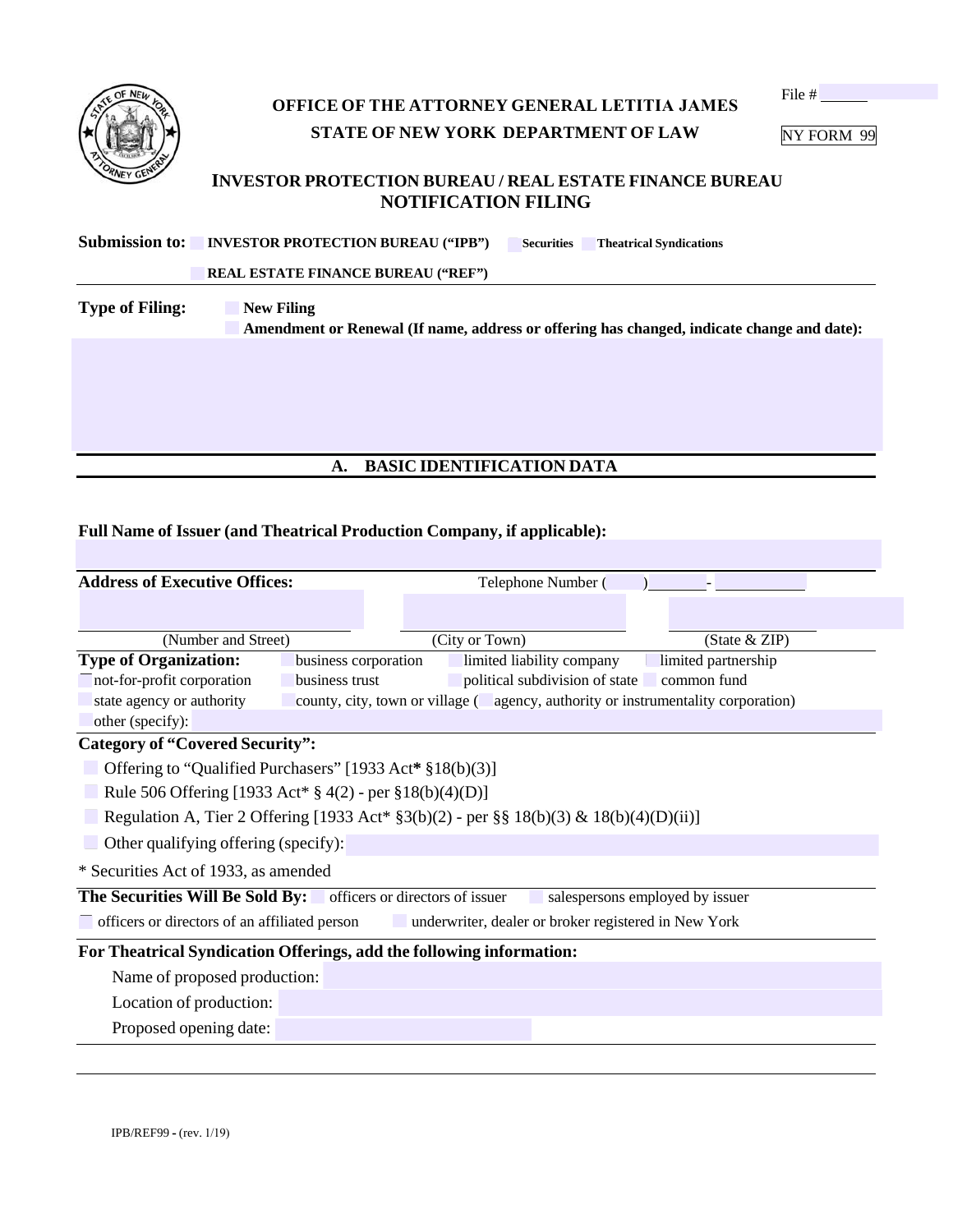#### **B. INFORMATION ABOUT OFFERING**

**Total Offering Amount** (maximum) \$

Minimum Offering Amount \$\_

**Type of Security Offered (brief description):**

#### **Enclosures (add additional sheets if necessary):**

- Copy of Consent to Service of Process (U-2) (original to New York State Department of State, Albany NY)
- □ Offering Documents
- Confidential Attachment to Form 99

 $\Box$  Further information as to  $\Box$  issuer  $\Box$  affiliated persons

- □ Form D: ☐ copy "as filed" with the S.E.C ☐ "as filed" copy will follow
- □ Form 1-A

■ Theatrical Venture Amendment - Required Supplemental Information

#### **C. INFORMATION ABOUT ISSUER, PRINCIPALS AND CONTROLLING PERSONS**

#### • **As to issuer:**

|    | Is issuer subject to or a respondent in any legal action for, any injunction, cease-and-desist order or order or<br>stipulation to desist or refrain from any act or practice relating to the offering of securities in New York or any<br>$\blacksquare$ No<br>Yes                                                                        |  |
|----|--------------------------------------------------------------------------------------------------------------------------------------------------------------------------------------------------------------------------------------------------------------------------------------------------------------------------------------------|--|
| 2. | (a) Has issuer ever been convicted of or pleaded guilty to any crime (i) involving any fraud, or<br>(ii) relating to any financial transaction or handling of funds of another person, or<br>$\Box$ No                                                                                                                                     |  |
|    | (b) Is issuer now a defendant in any such criminal proceeding? $\dots \dots \dots \dots \dots$<br>N <sub>0</sub>                                                                                                                                                                                                                           |  |
| 3. | • As to each Principal*, each Controlling Person, and any Sponsoring Entity of issuer:<br>Is any one of the above subject to or a respondent in any legal action for, any injunction, cease-and-desist<br>order or order or stipulation to desist or refrain from any act or practice relating to the offering of securities in<br>No.     |  |
| 4. | (a) Has any one of the above ever been convicted of or pleaded guilty to any crime (i) involving any fraud, or<br>(ii) relating to any financial transaction or handling of funds of another person, or<br>$\blacksquare$ No<br>(b) Is any one of the above now a defendant in any such criminal proceeding ? $\Box$ Yes<br>N <sub>0</sub> |  |
|    |                                                                                                                                                                                                                                                                                                                                            |  |
| 5. | Has any of the above ever been suspended or expelled from membership in any securities or commodities<br>exchange or association or had a securities or commodities license or registration denied, suspended or<br>No.                                                                                                                    |  |
|    | 6 Here any of the above been a controlling person or sponsor with respect to any issuer which engaged in a                                                                                                                                                                                                                                 |  |

6. Has any of the above been a controlling person or sponsor with respect to any issuer which engaged in a distribution of securities or any public offering within the past three (3) years? . . . . . . . .  $\blacktriangledown$  Yes  $\Box$  No

If the answer to any of the above is "yes", give material facts on an attached sheet.

**\*** Capitalized terms are defined in Section E of Form 99.

IPB/REF99 **-** (rev. 1/19)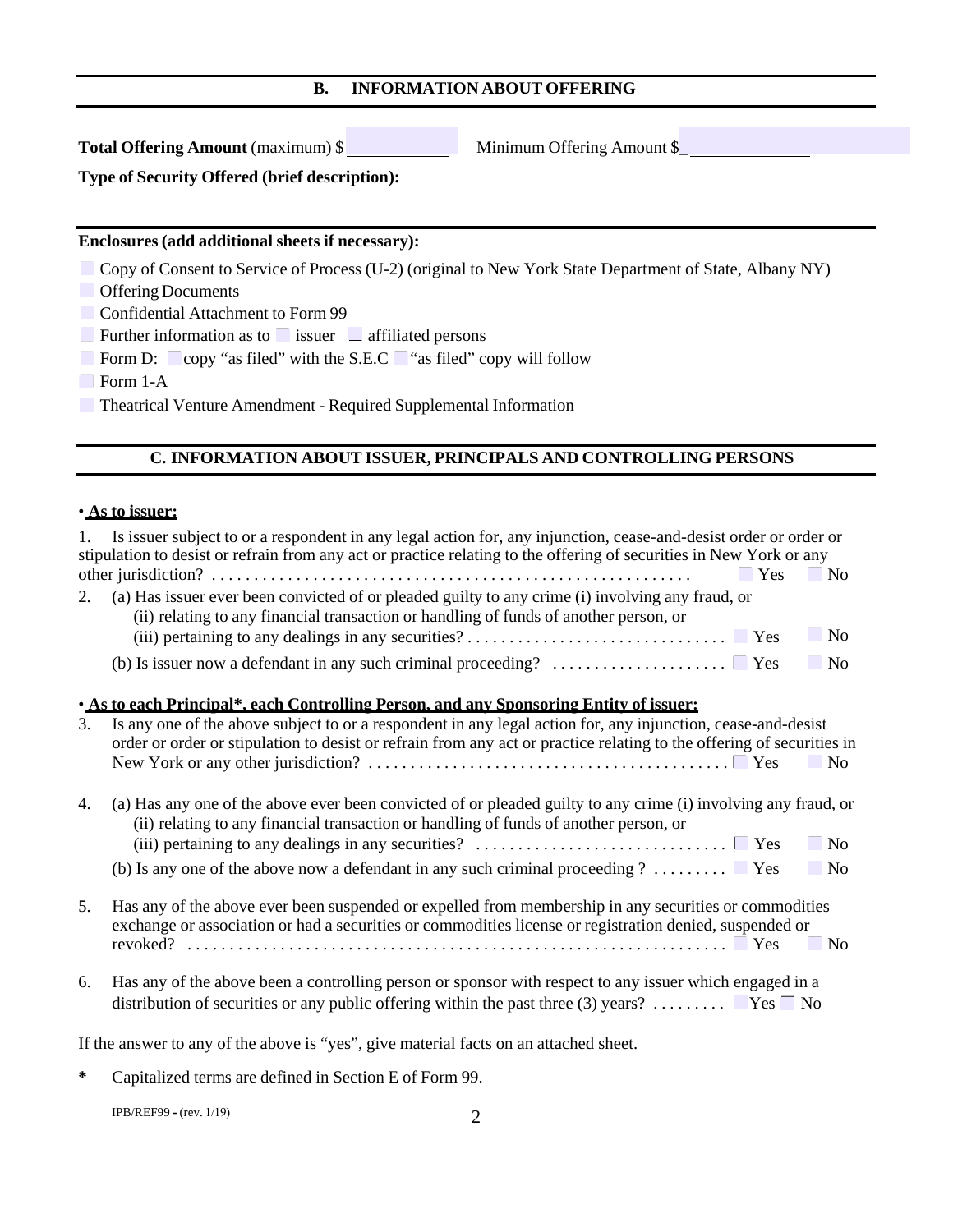#### **D. CERTIFICATION**

The undersigned affirms and certifies, to his or her knowledge and belief after due investigation and inquiry, and under penalty of perjury, that any and all information provided in this Form 99 is true and complete, and that there are no misrepresentations, omissions or untruths contained herein. The undersigned further understands and intends that the information supplied in this Form will be relied upon by the New York State Department of Law and that any false statement made herein is punishable as a Class A misdemeanor under New York Penal Law §175.30, §210.45, or both.

| Dated:<br>20 I           |                                            |  |  |  |
|--------------------------|--------------------------------------------|--|--|--|
| Issuer (name of entity): |                                            |  |  |  |
|                          |                                            |  |  |  |
| By:                      |                                            |  |  |  |
|                          | Authorized Principal or Controlling Person |  |  |  |
|                          |                                            |  |  |  |
|                          |                                            |  |  |  |
|                          | Print Name:                                |  |  |  |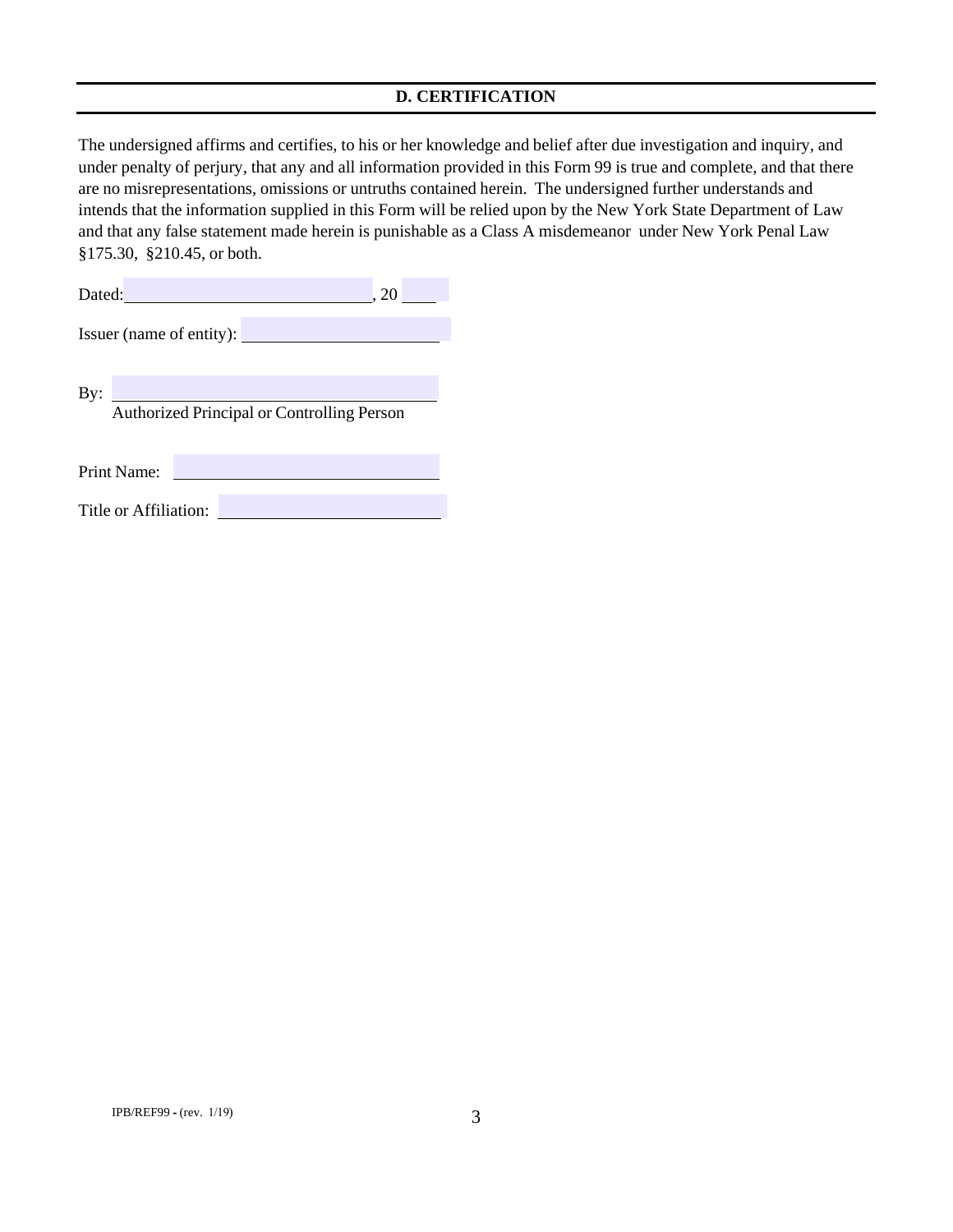# **ATTACHMENT TO FORM 99**

| <b>Issuer Name:</b>                                                                                                     |                |     |  |
|-------------------------------------------------------------------------------------------------------------------------|----------------|-----|--|
|                                                                                                                         | Form 99 dated: | .20 |  |
| <b>Identity of Principals</b> (i) of issuer, (ii) of Controlling Person(s) <sup>*</sup> and (iii) of Sponsoring Entity: |                |     |  |

| <b>Person/Company Name</b> | Date of Birth/Organization | <b>Social Security/Tax ID Number</b> |
|----------------------------|----------------------------|--------------------------------------|
|                            |                            |                                      |
|                            |                            |                                      |
|                            |                            |                                      |
|                            |                            |                                      |
|                            |                            |                                      |
|                            |                            |                                      |
|                            |                            |                                      |
|                            |                            |                                      |
|                            |                            |                                      |

Amendments: Additions or Deletions of Principals with Effective Date of Change

| <b>Person/Company Name</b> | Date of Birth/Organization Social Security/Tax ID Number | <b>Effective Date</b> |
|----------------------------|----------------------------------------------------------|-----------------------|
|                            |                                                          |                       |
|                            |                                                          |                       |
|                            |                                                          |                       |
|                            |                                                          |                       |
|                            |                                                          |                       |
|                            |                                                          |                       |
|                            |                                                          |                       |

\*Capitalized terms are defined in Section E of Form 99.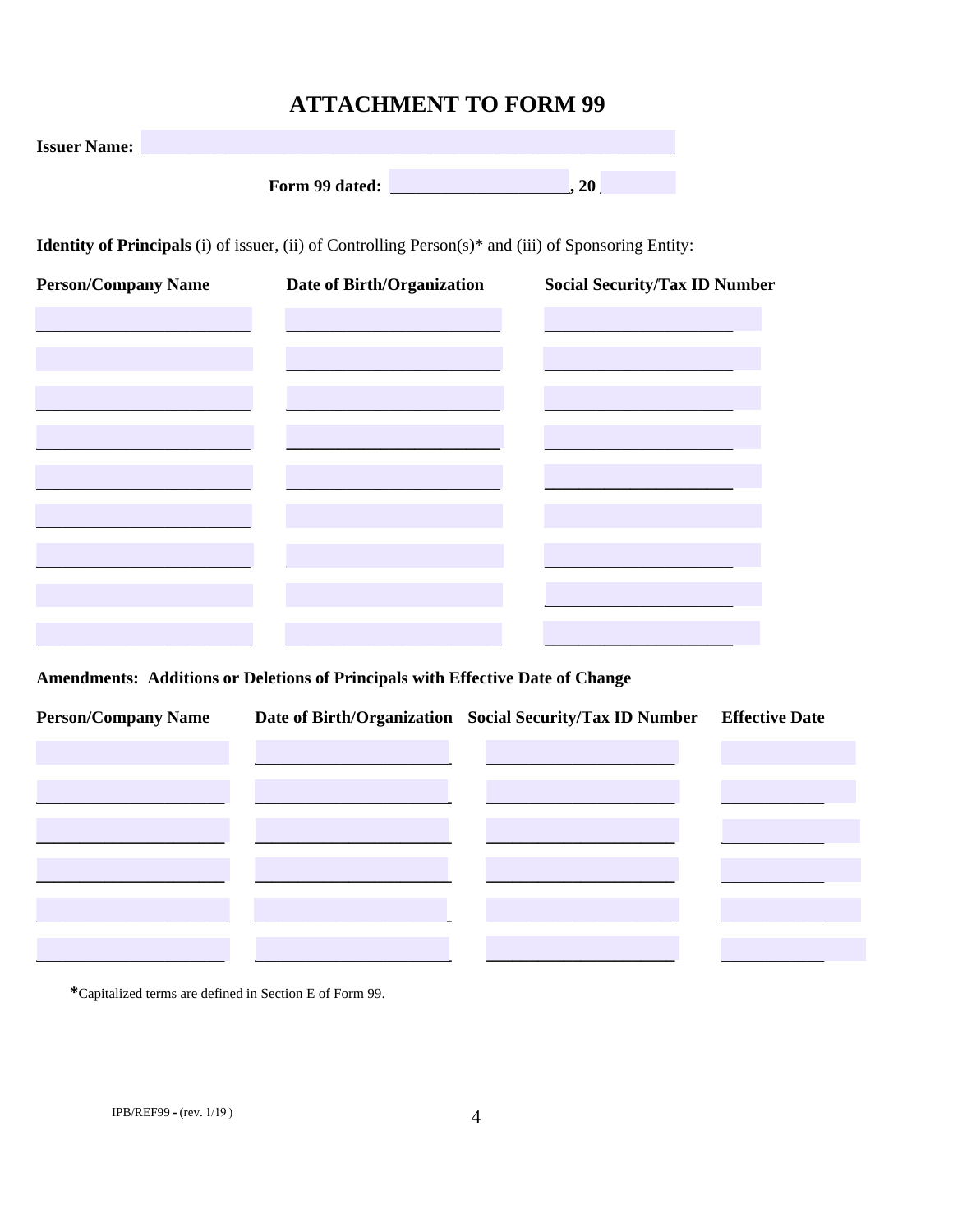### **1. General Instructions.**

**Who May File:** All persons engaging in an offering of or transaction in securities within or from New York which are defined as "covered securities" (other than "listed securities" or open-end management type companies registered with the S.E.C. under the Investment Company Act of 1940 (the "1940 Act")) under §18 of the 1933 Act, as amended. No filing is required for listed securities. Open-end management type companies registered within the S.E.C. under the 1940 Act must file Form NF; other registered investment companies may file Form NF instead of Form 99. An issuer entitled to submit a Notification Filing for transactions, not involving real estate securities, may elect to file instead with IP an M-11 Issuer Statement under GBL §359-e or an application for exemption under §359-f(2).

### **Where To File: Address for both Bureaus - 28 Liberty Street, New York, NY 10005**

### (a) **IP if:**

- (i) within New York General Business Law ("GBL") §359-e
- (ii) within ACAL §23.03 et seq.

### (b) **REF if:**

(iii) real estate securities or other securities deemed within purview of GBL §352-e or §352-g

When To File: **Prior** to any sale or offer for sale of securities in or from New York. For theatrical ventures, supplemental statements (in the form of Amendment to Form 99) must be filed advising the Department of Law of (i) date of the first expenditure of investors' funds, and (ii) date of the last public performance, if any, of the original production in New York State. Such Amendment must be submitted within ten (10) business days of the occurrence.

**Copies Required:** Two (2) copies of Form 99 must be filed, one of which must be manually signed, along with a photocopy of the manually signed copy. One  $(1)$  copy of the Offering Documents must also be filed.

**Information Required:** A new filing must contain all information requested. Amendments require only notification of changes with respect to information given in Form 99.

Form D: In addition to Form 99, submit a copy of Form D as filed. In the event that Form D has not yet been filed with the S.E.C., submit a copy of the unfiled Form D and provide information as to when such filing will be effected ("as filed" copy must be submitted when so filed).

**Non-Resident Issuers:** Consent to Service of Process must be filed with the Department of State, 99 Washington Avenue, Albany, NY 12231; a copy must be filed with Form 99.

IPB/REF99 **-** (rev. 1/19) 5 **Effect of Filing:** A Notification Filing is deemed made when received at the address given on Form 99.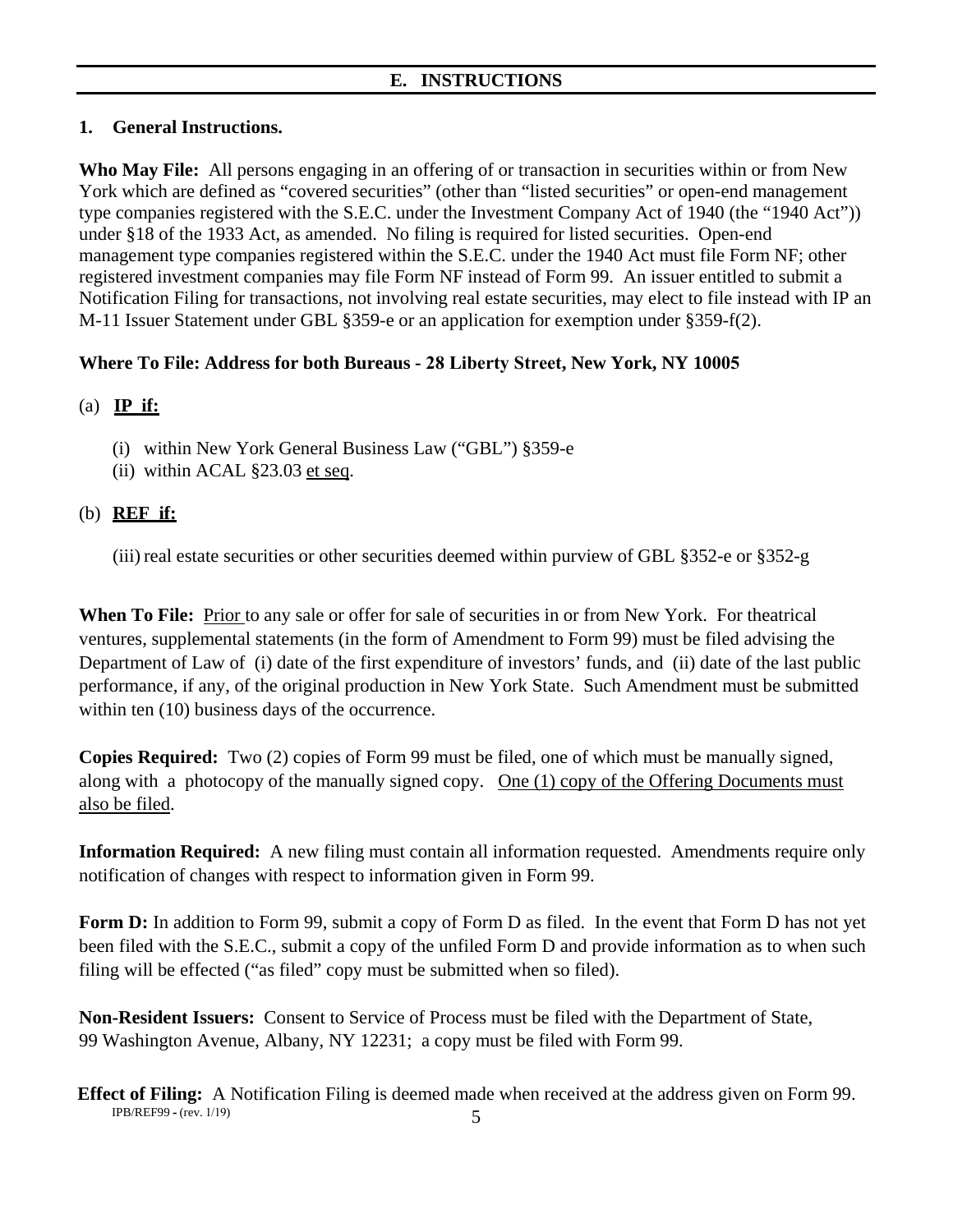In the event that the information given in the Notification Filing is incomplete, or conflicts with or is otherwise inconsistent with other information in the possession of Department of Law, the issuer will be notified. Notification Filings shall not be effective for the following offerings or transactions:

(a) Any offering wherein the issuer, or its Controlling Person(s) or its Sponsor(s), or one or more of its Principals, or one or more principals of a Controlling Person or a Sponsor (i) are, or during the past six years have been, enjoined from the offer or sale of securities within or from the State of New York, or

(ii) have entered into a stipulation or consent, which remains currently in effect, to desist or refrain from making offers of sales of securities within or from the State of New York unless and until the Attorney General makes a determination that these facts or circumstances do not appear to amount to a violation of such prior judgment, order or stipulation, or do not themselves constitute a violation of GBL Article 23-A, or that such action as to the Form 99 filing is not necessary to protect the public interest; and

(b) Offerings of securities which constitute cooperative interests in realty requiring a full filing under GBL §352-e.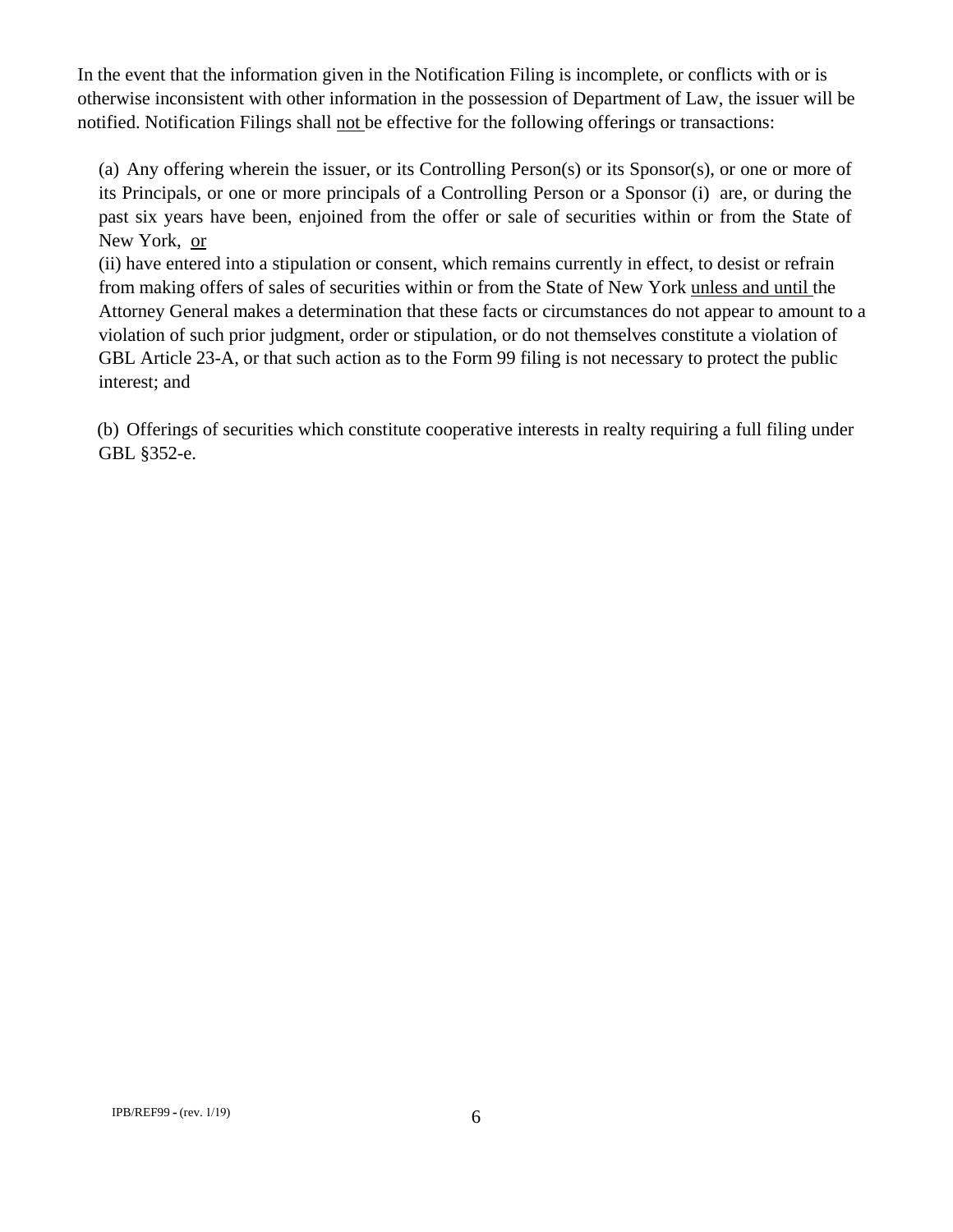### **2. Definitions.**

The terms set forth below shall be defined as follows for purposes of completing this Form 99:

(a) **Controlling Person** shall mean: Every person who, by or through stock ownership, agency, or otherwise, or who, pursuant to or in connection with an agreement or understanding with one or more other persons by or through stock ownership, agency, or otherwise, controls any person liable under §11 or §12 of the 1933 Act, as amended.

(b) **Offering Documents** shall mean: Any printed materials in which is presented, without limitation, the terms of the transaction, a description of the securities offered, the operative documents for the entity which may be formed, any supporting documents and/or the subscription instruments for the investor.

(c) **Principal** or **principals** shall mean: One or more (i) general partners of a partnership, (ii) managing members of a limited liability company, (iii) trustees of a trust, (iv) managing directors of an association or other organization, (v) directors of a corporation who hold or control 10% or more of its voting shares or who are also officers, (vi) the six highest-ranking officers of a corporation, association or similar entity, including the chief executive officer, the chief operating officer, the chief financial officer, the chief legal officer, and the three highest-ranking vice-presidents (including any previously referred to), (vii) individuals or entities holding 33% or more of the voting equity interest in an entity, **and/or** (viii) individuals who have the status of a person in one or more of the previous clauses with respect to any entity that itself is a principal of the issuer.

(d) **Sponsor** or **Sponsoring Entity** shall mean: One or more individuals or entities (i) for whose account or benefit, indirect or otherwise, an issue of securities or an issuer has been created or originated, or (ii) who or which has a proprietary interest in and who directs or takes an active role in the creation, origination or promotion of the issuer or in the acquisition of business activities, business property or investment portfolio items thereof, but excluding attorneys, accountants, engineers, architects, appraisers, real estate brokers, property managers or other contractors or professionals performing services for contractual compensation.

### **3. New York Freedom of Information Law.**

The Office of the Attorney General is subject to Article 6 of the Public Officers Law §§84-89 which is the New York Freedom of Information Law ("FOIL"). As such, certain information provided herein may be disclosed to third parties consistent with the Office's FOIL obligation. Pursuant to FOIL, certain personal information such as social security numbers, tax ID numbers, dates of birth and residential addresses is exempt from disclosure.